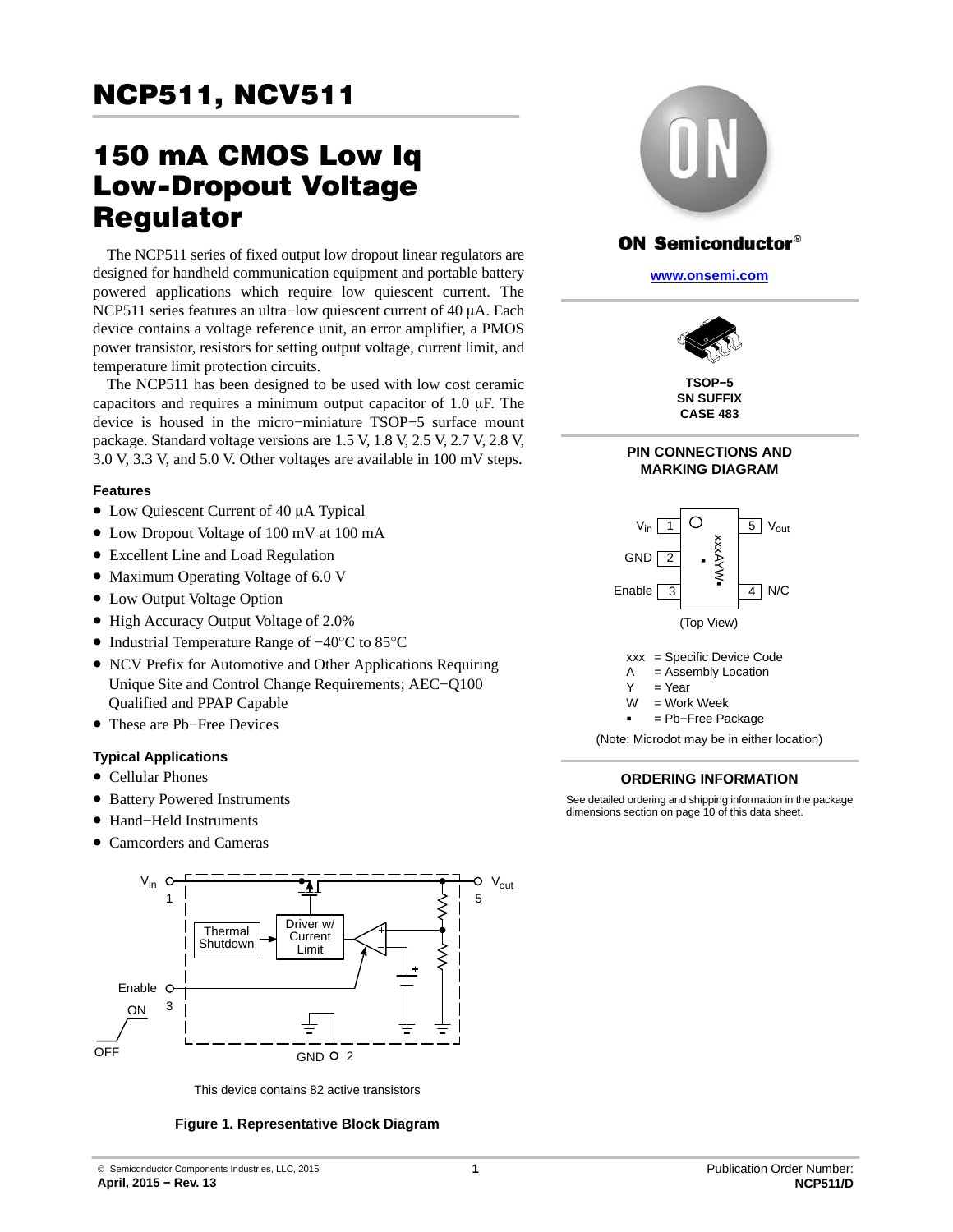#### PIN FUNCTION DESCRIPTION

| <b>PIN FUNCTION DESCRIPTION</b> |                 |                                                                                                                                                                                               |  |
|---------------------------------|-----------------|-----------------------------------------------------------------------------------------------------------------------------------------------------------------------------------------------|--|
| Pin No.                         | <b>Pin Name</b> | <b>Description</b>                                                                                                                                                                            |  |
|                                 | $V_{\text{in}}$ | Positive power supply input voltage.                                                                                                                                                          |  |
|                                 | <b>GND</b>      | Power supply ground.                                                                                                                                                                          |  |
|                                 | Enable          | This input is used to place the device into low-power standby. When this input is pulled low, the device<br>is disabled. If this function is not used, Enable should be connected to $V_{in}$ |  |
|                                 | N/C             | No internal connection.                                                                                                                                                                       |  |
|                                 | Vout            | Regulated output voltage.                                                                                                                                                                     |  |

#### **MAXIMUM RATINGS**

| Rating                                                                                                        | Symbol                   | Value                     | Unit         |
|---------------------------------------------------------------------------------------------------------------|--------------------------|---------------------------|--------------|
| Input Voltage                                                                                                 | $V_{\text{in}}$          | 0 to 6.0                  |              |
| Enable Voltage                                                                                                | Enable                   | $-0.3$ to $V_{in}$ +0.3   |              |
| Output Voltage                                                                                                | Vout                     | $-0.3$ to $V_{in}$ +0.3   |              |
| Power Dissipation and Thermal Characteristics<br>Power Dissipation<br>Thermal Resistance, Junction to Ambient | $P_D$<br>$R_{\theta JA}$ | Internally Limited<br>250 | W<br>°C/W    |
| <b>Operating Junction Temperature</b>                                                                         |                          | $+150$                    | $^{\circ}$ C |
| <b>Operating Ambient Temperature</b>                                                                          | I д                      | $-40$ to $+85$            | $^{\circ}$ C |
| Storage Temperature                                                                                           | <sup>I</sup> stg         | $-55$ to $+150$           | $^{\circ}$ C |

should not be assumed, damage may occur and reliability may be affected. Stresses exceeding those listed in the Maximum Ratings table may damage the device. If any of these limits are exceeded, device functionality

ÁÁÁÁÁ<del>LA A LE</del>XAND ELETRE ELETRE ELETRE ELETRE ELETRE ELETRE ELETRE ELETRE ELETRE ELETRE ELETRE ELETRE ELETRE ELE

ÁÁ<del>LA 1999-ben 1999-ben 1999-ben 1999-ben 1999-ben 1999-ben 1999-ben 1999-ben 1999-ben 1999-ben 1999-ben 1999-ben 19</del>

ÁÁ<del>LA 1999-ben 1999-ben 1999-ben 1999-ben 1999-ben 1999-ben 1999-ben 1999-ben 1999-ben 1999-ben 1999-ben 1999-ben 1</del>

Á A 1990-ben a szerepelt a között a között a között a között a között a között a között a között a között a kö

1. This device series contains ESD protection and exceeds the following tests: Human Body Model 2000 V per MIL−STD−883, Method 3015

Machine Model Method 200 V

2. Latch up capability  $(85^{\circ}C) \pm 100$  mA DC with trigger voltage.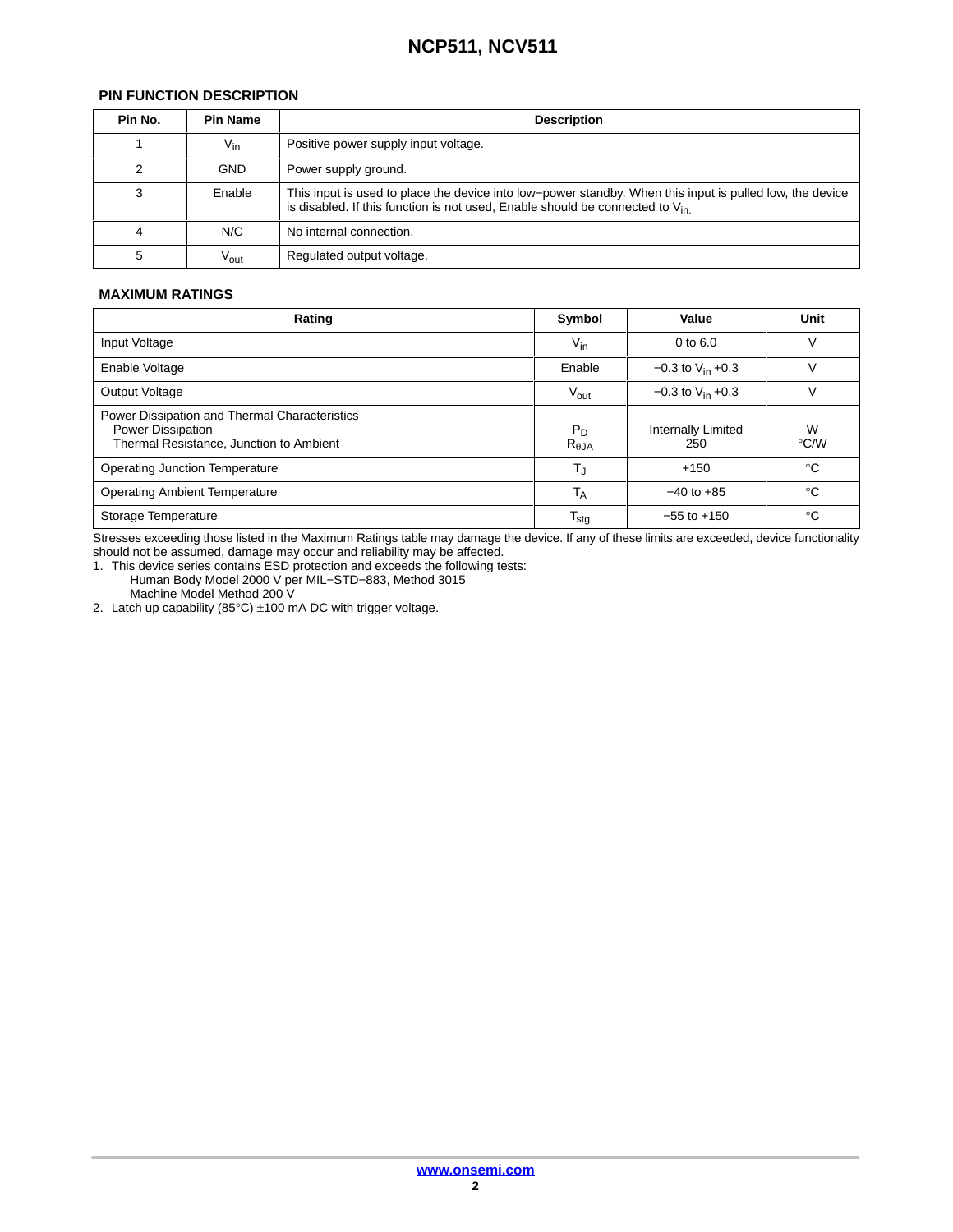#### **ELECTRICAL CHARACTERISTICS**

 $(V_{\text{in}} = V_{\text{out}(\text{nom.})} + 1.0 \text{ V}, V_{\text{enable}} = V_{\text{in}}$ ,  $C_{\text{in}} = 1.0 \mu\text{F}, C_{\text{out}} = 1.0 \mu\text{F}, T_{\text{J}} = 25^{\circ}\text{C}$ , unless otherwise noted.)

| Characteristic                                                                                                                                                                                                   | Symbol                        | Min                                                                  | <b>Typ</b>                                               | Max                                                                 | Unit              |
|------------------------------------------------------------------------------------------------------------------------------------------------------------------------------------------------------------------|-------------------------------|----------------------------------------------------------------------|----------------------------------------------------------|---------------------------------------------------------------------|-------------------|
| Output Voltage $(T_A = 25^{\circ}C, I_{out} = 1.0 \text{ mA})$<br>1.5V<br>1.8V<br>2.5V<br>2.7V<br>2.8V<br>3.0V<br>3.3V<br>5.0 V                                                                                  | $V_{\text{out}}$              | 1.455<br>1.746<br>2.425<br>2.646<br>2.744<br>2.94<br>3.234<br>4.900  | $1.5\,$<br>1.8<br>2.5<br>2.7<br>2.8<br>3.0<br>3.3<br>5.0 | 1.545<br>1.854<br>2.575<br>2.754<br>2.856<br>3.06<br>3.366<br>5.100 | V                 |
| Output Voltage ( $T_A = -40^{\circ}$ C to 85°C, $I_{out} = 1.0$ mA)<br>1.5V<br>1.8V<br>2.5V<br>2.7V<br>2.8V<br>3.0V<br>3.3V<br>5.0 V                                                                             | $V_{\text{out}}$              | 1.455<br>1.746<br>2.425<br>2.619<br>2.716<br>2.910<br>3.201<br>4.900 | 1.5<br>1.8<br>2.5<br>2.7<br>2.8<br>3.0<br>3.3<br>5.0     | 1.545<br>1.854<br>2.575<br>2.781<br>2.884<br>3.09<br>3.399<br>5.100 | V                 |
| Line Regulation ( $I_{out}$ = 10 mA)<br>1.5 V-4.4 V (V <sub>in</sub> = V <sub>out(nom.)</sub> + 1.0 V to 6.0 V)<br>4.5 V-5.0 V (V <sub>in</sub> = 5.5 V to 6.0 V)                                                | Regline                       | $\overline{\phantom{0}}$                                             | 1.0<br>1.0                                               | 3.5<br>3.5                                                          | mV/V              |
| Load Regulation ( $I_{out}$ = 1.0 mA to 150 mA)                                                                                                                                                                  | Reg <sub>load</sub>           | $\qquad \qquad -$                                                    | 0.3                                                      | 0.8                                                                 | mV/mA             |
| Output Current ( $V_{\text{out}} = (V_{\text{out}} \text{ at } I_{\text{out}} = 150 \text{ mA}) - 3\%)$<br>1.5 V-1.8 V ( $V_{in}$ = 4.0 V)<br>1.9 V-3.0 V ( $V_{in}$ = 5.0 V)<br>3.1 V-5.0 V ( $V_{in} = 6.0$ V) | $I_{\text{out}(\text{nom.})}$ | 150<br>150<br>150                                                    | $\overline{\phantom{0}}$                                 |                                                                     | mA                |
| Dropout Voltage ( $I_{out}$ = 100 mA, Measured at $V_{out}$ -3.0%)<br>1.5V<br>1.8V<br>2.5V<br>2.7V<br>2.8V<br>3.0V<br>3.3V<br>5.0 V                                                                              | $V_{in} - V_{out}$            | -<br>-                                                               | 245<br>160<br>110<br>100<br>100<br>100<br>90<br>75       | 350<br>200<br>200<br>200<br>200<br>200<br>200<br>200                | mV                |
| <b>Quiescent Current</b><br>(Enable Input = $0 V$ )<br>(Enable Input = $V_{in}$ , $I_{out}$ = 1.0 mA to $I_{o(nom.)}$ )                                                                                          | lQ                            |                                                                      | 0.1<br>40                                                | 1.0<br>100                                                          | μA                |
| Output Voltage Temperature Coefficient                                                                                                                                                                           | $T_{\rm C}$                   | —                                                                    | ±100                                                     |                                                                     | ppm/°C            |
| Enable Input Threshold Voltage<br>(Voltage Increasing, Output Turns On, Logic High)<br>(Voltage Decreasing, Output Turns Off, Logic Low)                                                                         | $V_{th(en)}$                  | 1.3<br>$\overline{\phantom{m}}$                                      | $\overline{\phantom{m}}$                                 | 0.3                                                                 | V                 |
| Output Short Circuit Current ( $V_{\text{out}} = 0 V$ )<br>1.5 V-1.8 V (V <sub>in</sub> = 4.0 V)<br>1.9 V-3.0 V ( $V_{in}$ = 5.0 V)<br>3.1 V-5.0 V (V <sub>in</sub> = 6.0 V)                                     | $I_{out(max)}$                | 200<br>200<br>200                                                    | 400<br>400<br>400                                        | 800<br>800<br>800                                                   | mA                |
| Ripple Rejection (f = 1.0 kHz, $I_0$ = 60 mA)                                                                                                                                                                    | RR                            | $\qquad \qquad -$                                                    | 50                                                       | $\qquad \qquad -$                                                   | dB                |
| Output Noise Voltage ( $f = 20$ Hz to 100 kHz, $I_{out} = 60$ mA)                                                                                                                                                | $V_n$                         | -                                                                    | 110                                                      | $\qquad \qquad -$                                                   | µV <sub>RMS</sub> |

Product parametric performance is indicated in the Electrical Characteristics for the listed test conditions, unless otherwise noted. Product performance may not be indicated by the Electrical Characteristics if operated under different conditions.

3. Maximum package power dissipation limits must be observed.

$$
PD = \frac{TJ(max) - T_A}{RQJA}
$$

4. Low duty cycle pulse techniques are used during testing to maintain the junction temperature as close to ambient as possible.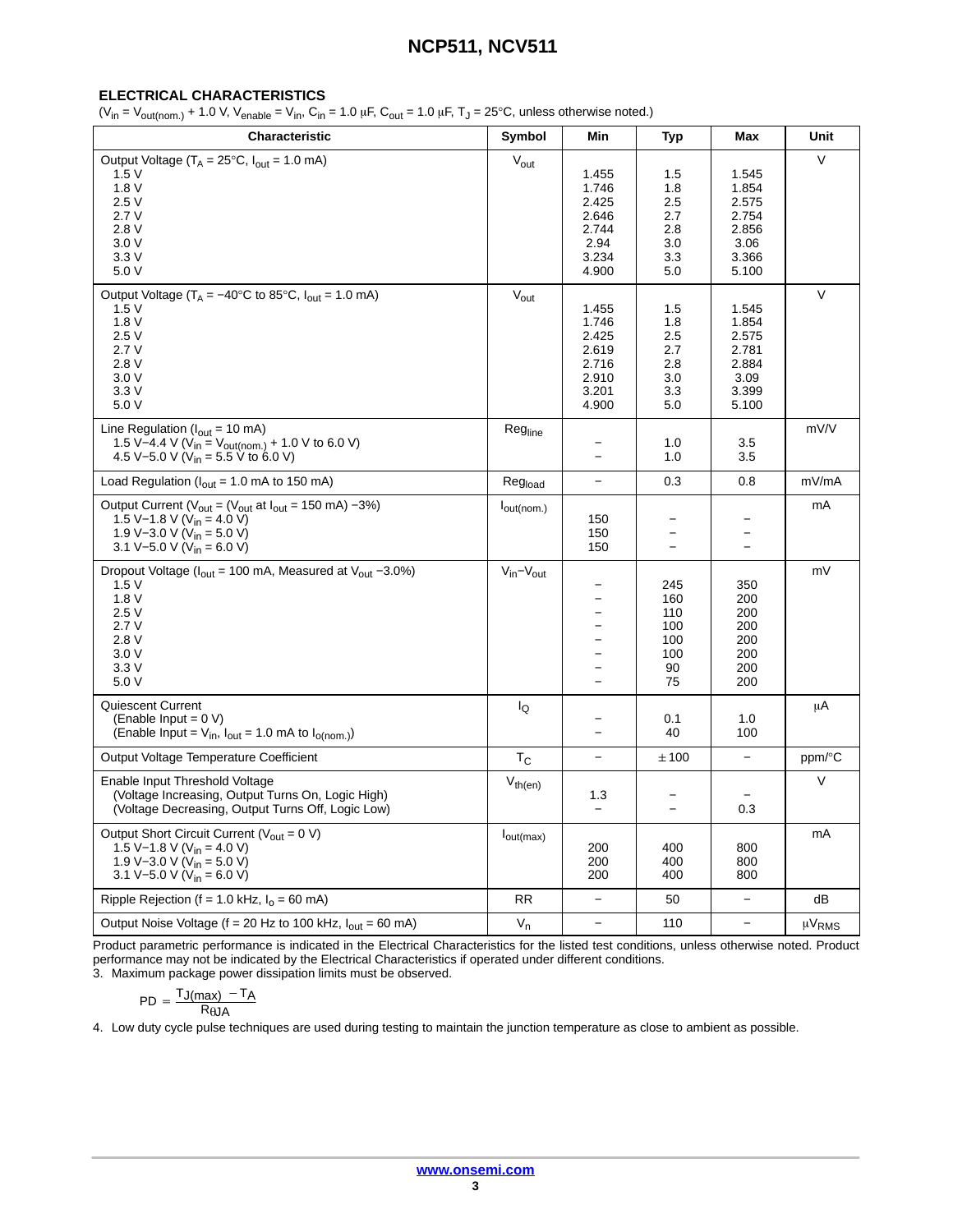#### **TYPICAL CHARACTERISTICS**









 $50$  Vout(nom.) = 3.0 V

4

 $\mathrm{C_{in}}$  = 1.0  $\mu\mathrm{F}$ 

5 6

0 3 1 2

0<br>0<br>0

100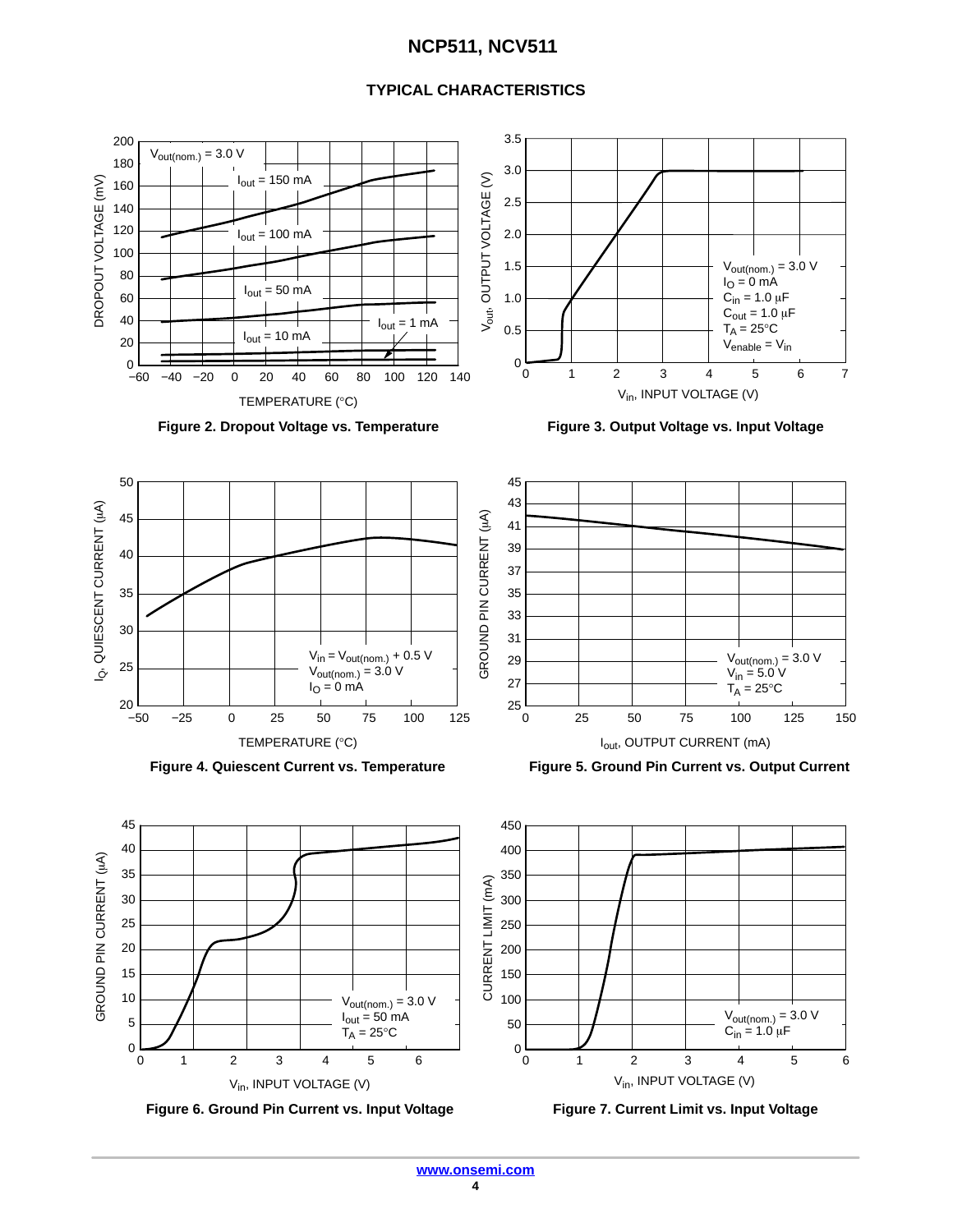



**Figure 9. Line Transient Response**



**Figure 10. Line Transient Response**



**Figure 11. Load Transient Response Figure 12. Load Transient Response**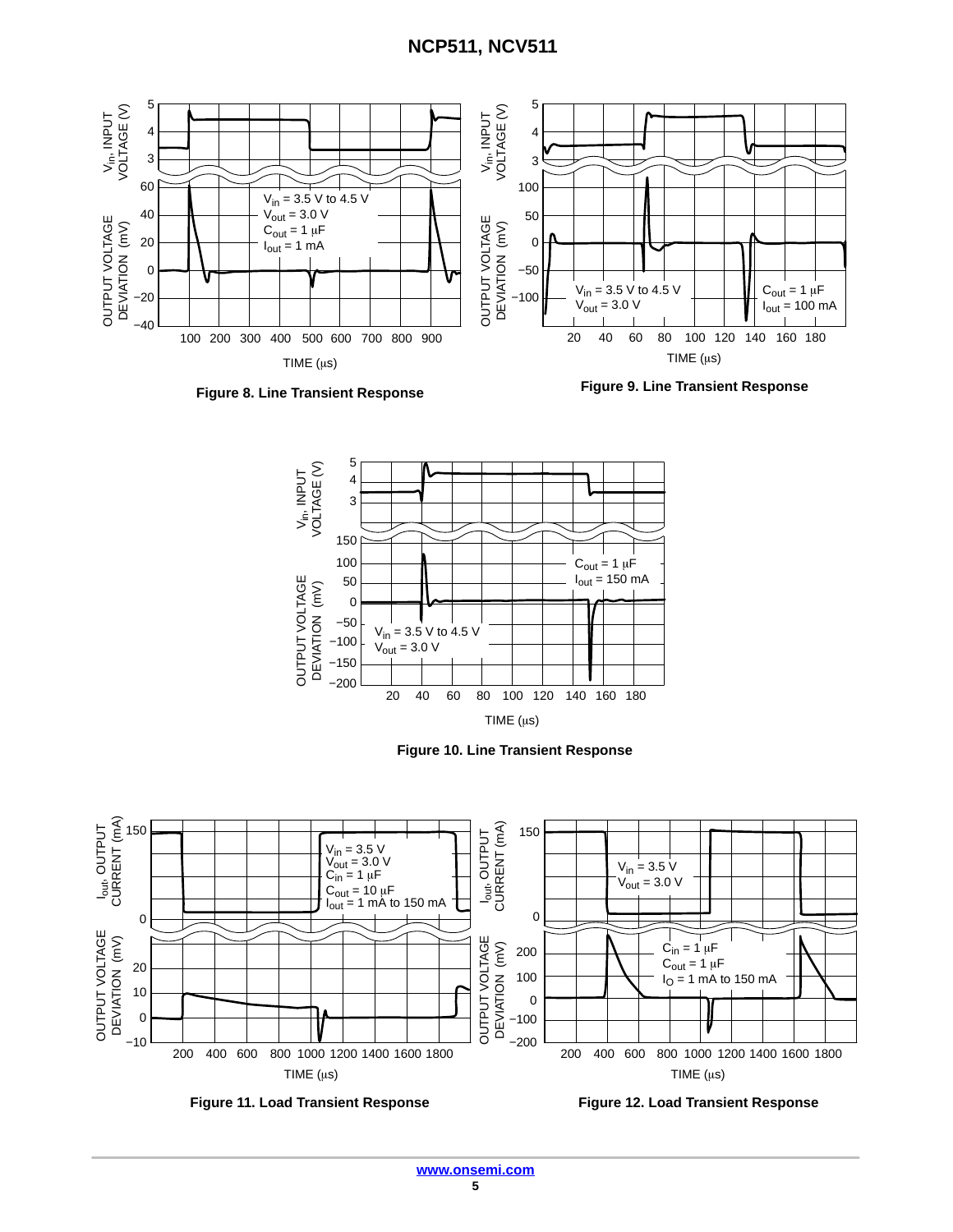









**Figure 15. Ripple Rejection vs. Frequency**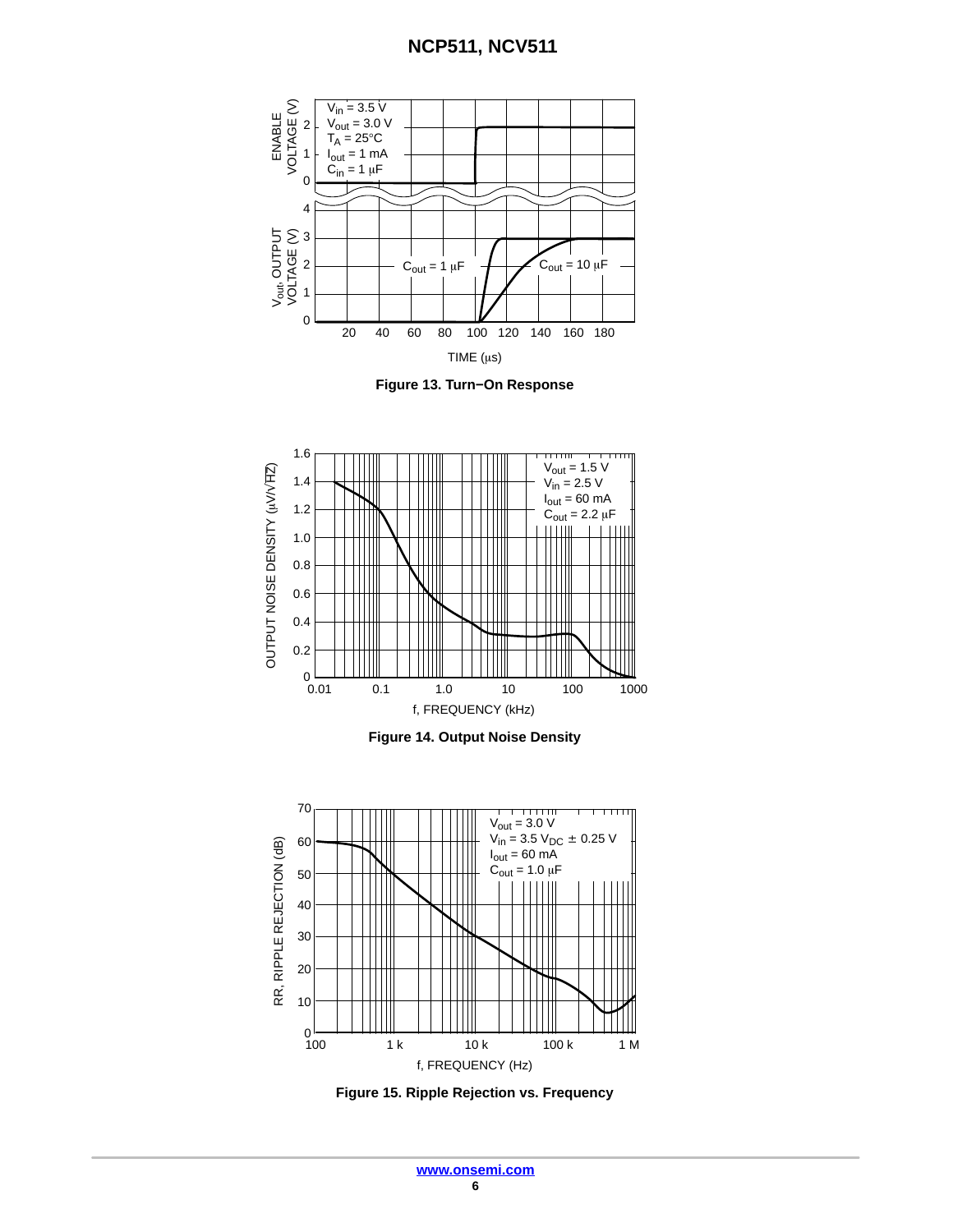#### **DEFINITIONS**

#### **Load Regulation**

The change in output voltage for a change in output current at a constant temperature.

#### **Dropout Voltage**

The input/output differential at which the regulator output no longer maintains regulation against further reductions in input voltage. Measured when the output drops 3.0% below its nominal. The junction temperature, load current, and minimum input supply requirements affect the dropout level.

#### **Maximum Power Dissipation**

The maximum total dissipation for which the regulator will operate within its specifications.

#### **Quiescent Current**

The quiescent current is the current which flows through the ground when the LDO operates without a load on its output: internal IC operation, bias, etc. When the LDO becomes loaded, this term is called the Ground current. It is actually the difference between the input current (measured through the LDO input pin) and the output current.

#### **Line Regulation**

The change in output voltage for a change in input voltage. The measurement is made under conditions of low dissipation or by using pulse technique such that the average chip temperature is not significantly affected.

#### **Line Transient Response**

Typical over and undershoot response when input voltage is excited with a given slope.

#### **Thermal Protection**

Internal thermal shutdown circuitry is provided to protect the integrated circuit in the event that the maximum junction temperature is exceeded. When activated at typically 160°C, the regulator turns off. This feature is provided to prevent failures from accidental overheating.

#### **Maximum Package Power Dissipation**

The maximum power package dissipation is the power dissipation level at which the junction temperature reaches its maximum operating value, i.e. 125°C. Depending on the ambient power dissipation and thus the maximum available output current.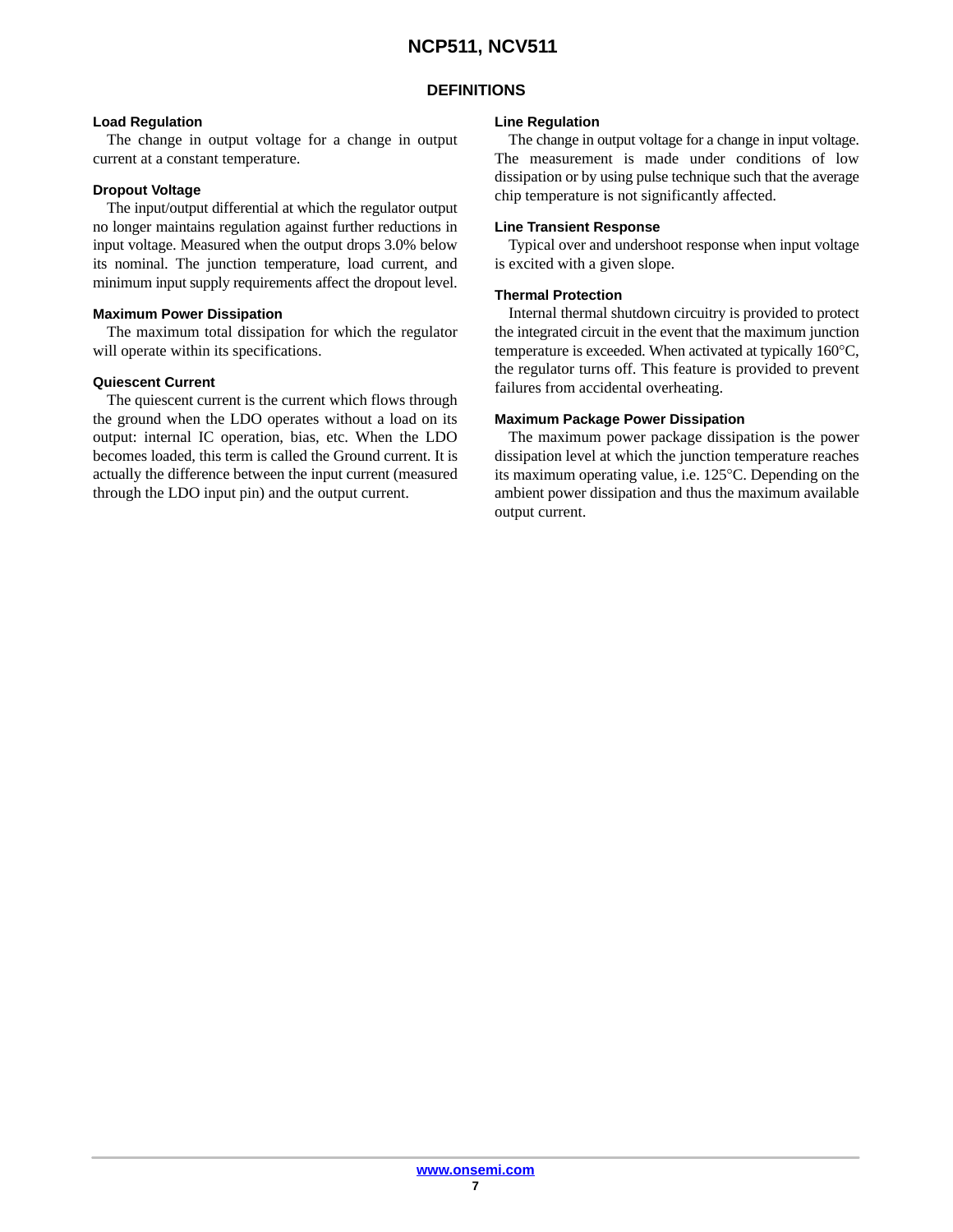#### **APPLICATIONS INFORMATION**

A typical application circuit for the NCP511 series is shown in Figure 16.

#### **Input Decoupling (C1)**

A 1.0  $\mu$ F capacitor either ceramic or tantalum is recommended and should be connected close to the NCP511 package. Higher values and lower ESR will improve the overall line transient response.

#### **Output Decoupling (C2)**

The NCP511 is a stable Regulator and does not require any specific Equivalent Series Resistance (ESR) or a minimum output current. Capacitors exhibiting ESRs ranging from a few m $\Omega$  up to 3.0  $\Omega$  can thus safely be used. The minimum decoupling value is  $1.0 \mu$ F and can be augmented to fulfill stringent load transient requirements. The regulator accepts ceramic chip capacitors as well as tantalum devices. Larger values improve noise rejection and load regulation transient response.

#### **Enable Operation**

The enable pin will turn on or off the regulator. These limits of threshold are covered in the electrical specification section of this data sheet. If the enable is not used then the pin should be connected to  $V_{in}$ .

#### **Hints**

Unregulated Voltage

OFF

ON

Please be sure the V<sub>in</sub> and GND lines are sufficiently wide. When the impedance of these lines is high, there is a chance to pick up noise or cause the regulator to malfunction.

Set external components, especially the output capacitor, as close as possible to the circuit, and make leads a short as possible.

Battery or  $V_{\text{out}}$ 

5

4

1

+

2

3



or

As power across the NCP511 increases, it might become necessary to provide some thermal relief. The maximum power dissipation supported by the device is dependent upon board design and layout. Mounting pad configuration on the PCB, the board material and also the ambient temperature effect the rate of temperature rise for the part. This is stating that when the NCP511 has good thermal conductivity through the PCB, the junction temperature will be relatively low with high power dissipation applications.

The maximum dissipation the package can handle is given by:

$$
PD = \frac{T_{J(max)} - T_A}{R_{\theta J A}}
$$

If junction temperature is not allowed above the maximum 125°C, then the NCP511 can dissipate up to 400 mW @ 25°C.

The power dissipated by the NCP511 can be calculated from the following equation:

$$
P_{tot} = [V_{in} * I_{gnd} (I_{out})] + [V_{in} - V_{out}] * I_{out}
$$

$$
V_{inMAX} = \frac{P_{tot} + V_{out} * I_{out}}{I_{gnd} + I_{out}}
$$

If a 150 mA output current is needed then the ground current from the data sheet is  $40 \mu A$ . For an NCP511SN30T1 (3.0 V), the maximum input voltage will then be 5.6 V.





**Figure 17. Output Capacitor vs. Output Current**

C2

+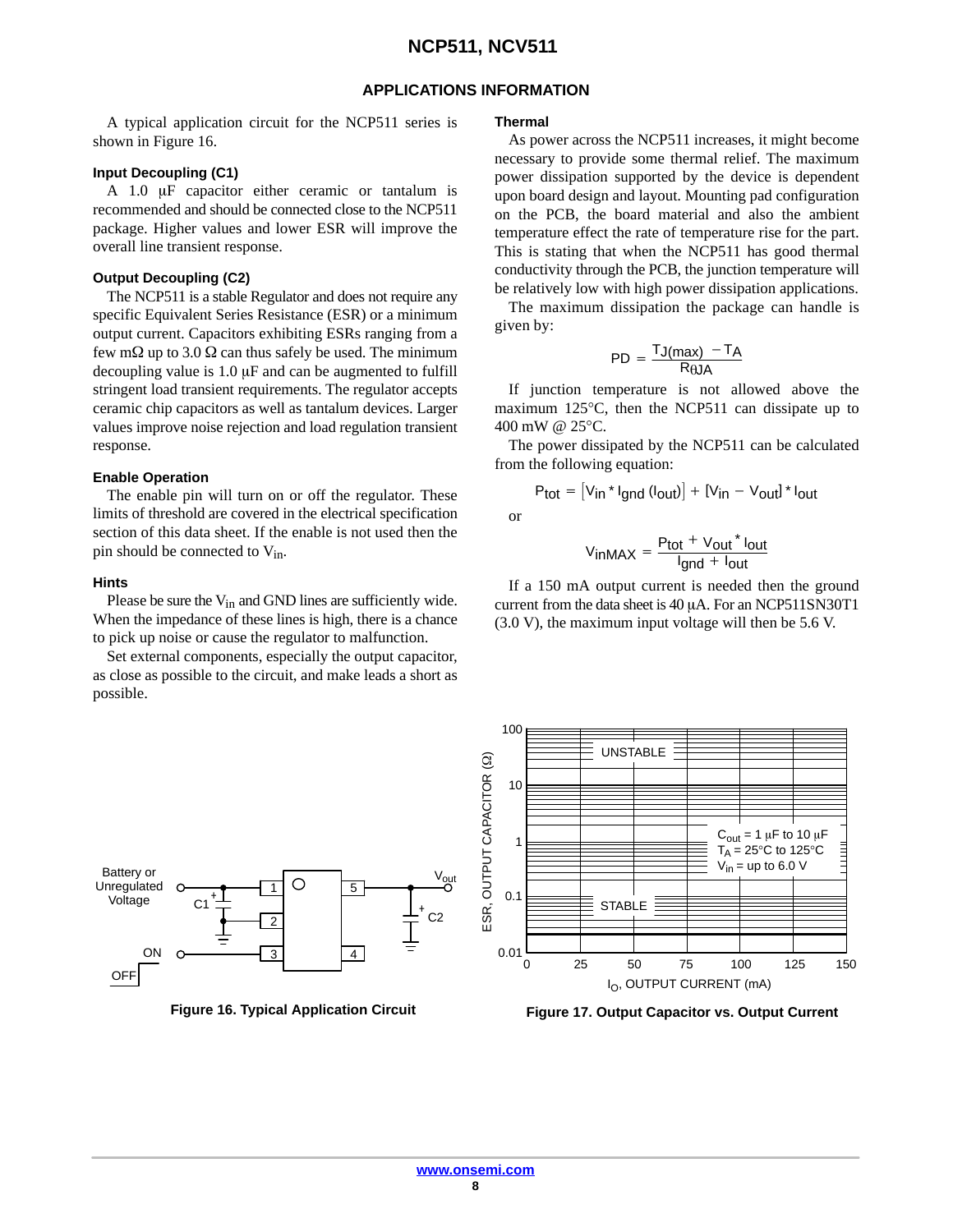#### **APPLICATION CIRCUITS**



The NCP511 series can be current boosted with a PNP transistor. Resistor R in conjunction with  $V_{BE}$  of the PNP determines when the pass transistor begins conducting; this circuit is not short circuit proof. Input/Output differential voltage minimum is increased by  $V_{BE}$  of the pass resistor.



#### **Figure 20. Delayed Turn−on Figure 21. Delayed Turn−on**

If a delayed turn−on is needed during power up of several voltages then the above schematic can be used. Resistor R, and capacitor C, will delay the turn−on of the bottom regulator. A few values were chosen and the resulting delay can be seen in Figure 21.



# **with Short Circuit Limit**

Short circuit current limit is essentially set by the  $V_{BE}$  of Q2 and R1.  $I_{SC} = ((V_{BEQ2} - ib * R2) / R1) + I_{O(max)}$  Regulator



The graph shows the delay between the enable signal and output turn−on for various resistor and capacitor values.



**Figure 22. Input Voltages Greater than 6.0 V**

A regulated output can be achieved with input voltages that exceed the 6.0 V maximum rating of the NCP511 series with the addition of a simple pre−regulator circuit. Care must be taken to prevent Q1 from overheating when the regulated output  $(V_{\text{out}})$  is shorted to GND.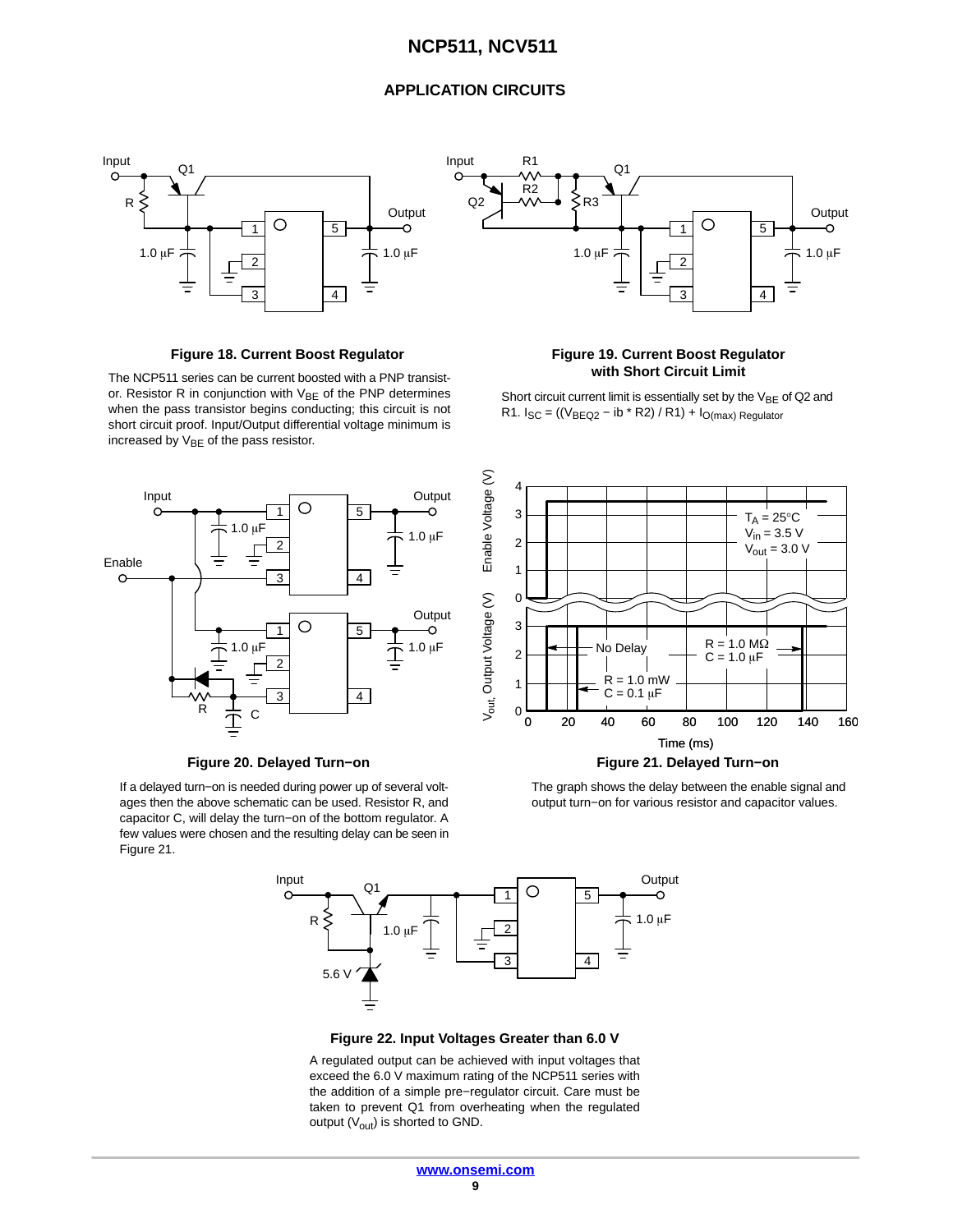#### <span id="page-9-0"></span>**ORDERING INFORMATION**

| <b>Device</b> | <b>Nominal</b><br><b>Output Voltage</b> | Marking    | Package | Shipping <sup>†</sup> |
|---------------|-----------------------------------------|------------|---------|-----------------------|
| NCP511SN15T1G | 1.5                                     | LBU        |         |                       |
| NCP511SN18T1G | 1.8                                     | LBV        |         |                       |
| NCP511SN25T1G | 2.5                                     | LBW        |         |                       |
| NCP511SN27T1G | 2.7                                     | <b>LBX</b> |         |                       |
| NCP511SN28T1G | 2.8                                     | LBY        | TSOP-5  | 3000 Units/           |
| NCP511SN30T1G | 3.0                                     | LBZ        |         | 7" Tape & Reel        |
| NCP511SN33T1G | 3.3                                     | <b>LCA</b> |         |                       |
| NCP511SN50T1G | 5.0                                     | <b>LCB</b> |         |                       |
| NCV511SN15T1G | 1.5                                     | LBU        |         |                       |
| NCV511SN25T1G | 2.5                                     | <b>LBW</b> |         |                       |

†For information on tape and reel specifications, including part orientation and tape sizes, please refer to our Tape and Reel Packaging Specifications Brochure, BRD8011/D.

NOTE: Additional voltages in 100 mV steps are available upon request by contacting your ON Semiconductor representative.